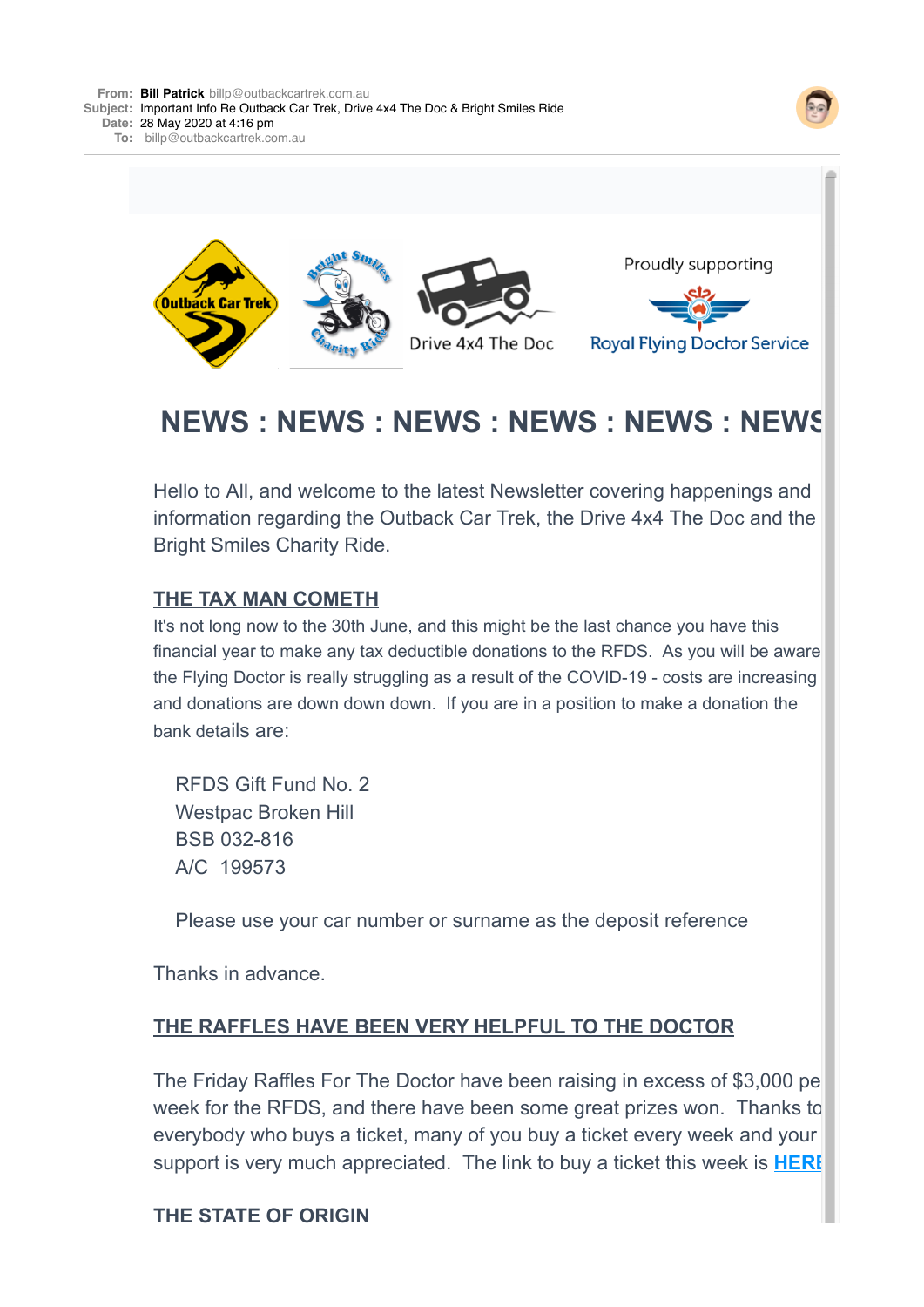Next Wednesday was the original date of game 1 in this years State of Origin series, and the Trek was intending to watch NSW assert it's superiority on the big screen at the Gunnedah Town Hall. Whilst the series has been postponed to November, **there is an emerging "State of Origin" competition with the Raffles Series** - those Queenslanders are punching above their weight and winning all the raffle prizes! So far in the Raffles For The Doc series NSW supporters have bought 70% of the tickets, but only won 43% of the prizes, grossly unfair, and those from north of the border have purchased only 4% of the tickets yet they have won nearly 25% of the prizes! And to add insult to NSW injury, Victorians have bought 26% of ticket and won 30% of the prizes. NSW being robbed yet again!

Let's everybody pitch in this week and buy some raffle tickets and maybe tilt the scales back to NSW? Click https://bit.ly/3eqr71J to get your tickets.

# **THE POSTPONED 2020 TREK**

**THE STATE OF ORIGINAL CONSUMING** 

The revised dates of Thursday 22/10/20 to Thursday 29/10/20 are looking good, but of course anything might happen in the coming months to scupper our plans. At the moment we are all systems go for both a "Part A" and a "Seven Day" event. There will certainly be some changes to the way we normally do things, but at the moment we don't know what they will be.

A probable factor will be the inability to have extremely large gatherings of people, which will limit our options at meal times. It might mean that we split into two venues for meals, or we have to place a limit on attendees on the event. If that happens it will be a last on first off style approach, which I am sure everyone will understand.

**SO** - if you want to secure your place on the event, and if you haven't alread sent in your entry money, now is the time to do so. As previously advised, anybody who has entered and is unable to make the revised dates, your entry fee and disbursements will be automatically rolled over to the 2021 Trek.

# **ON THE SUBJECT OF MONEY**

As previously advised, we have decided to change the minimum donation requirements for both the 2020 and the 2021 Trek. If you are having trouble meeting the minimum \$7,500 per car donation total please let me know. Our attitude is "do your best, that will be good enough". Of course, some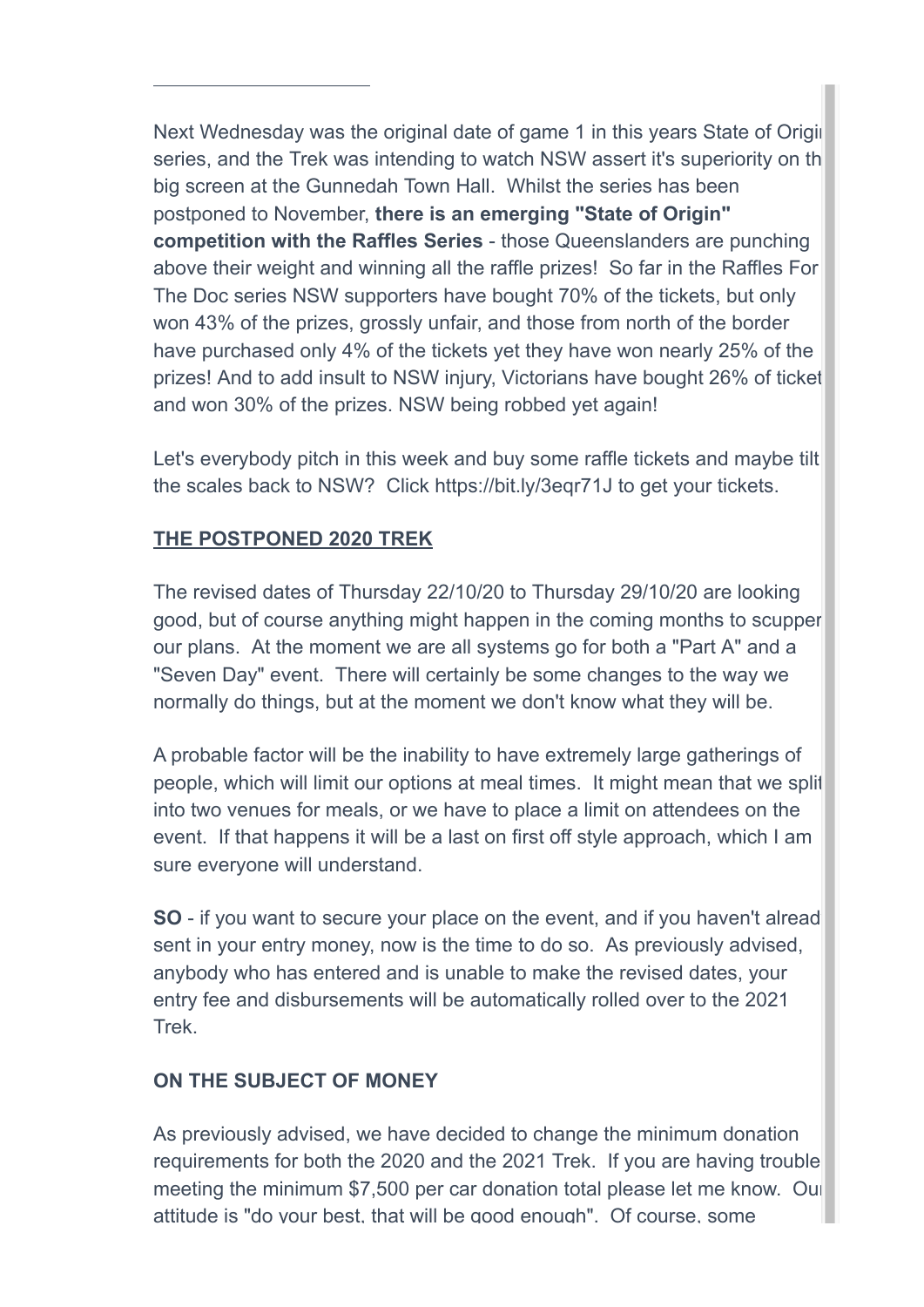attitude is "do your best, that will be good enough". Of course, some conditions will apply, but we want you to continue to support The Doctor, regardless of the economic impact of COVID-19.

Still on the subject of money, the actual disbursements fee for the postponed event is currently a little up in the air. The community groups and caterers who feed us may be hit by increased costs due to the pandemic, and any shortfall will need to be made up.

# **CARS FOR SALE**

A couple of cars have surfaced for sale, but we still have more buyers that sellers - please let me know what you have for sale, or if you have any Virgins looking for a car - sing out also.

### **DRIVE 4X4 THE DOC - TASMANIA**

Again, we are all systems go for the Tasmanian event in mid-November, and being a much smaller group (limit of 40 people) we are confident we will be able to meet/exceed any guidelines that might apply. There are still a couple of spots, so if you are interested email me ASAP so I can guarantee you a place. For further details about the event click **[HERE](https://4ljld.r.a.d.sendibm1.com/mk/cl/f/kSuFmDt5Qf-SBrWzic5UTHgTVut9jjAUmOYWB_dxzbeVB9hudAnr-aqsUOQw1Dm_F9ormLyEzeoI9IYisRUeFAhilky65w2mL_vOGTewdsYor2Md_r0i-Go4LZ-Y73aLI67xgR7LB0kv6EvHQnmS4C-59IHaBFd5StbiHKEVl-MO7fgi4IDPbKFW20zatNCMsb-JsZs2sl0V8gDsoHMD36Brs63m9nQ2ujEx1n_bDbeNMpe1JG5MkSL6rVyscAwP2cA4epJUcNrW)**

# **THE BRIGHT SMILES CHARITY RIDE**

Finding suitable dates for a long weekend for the BSCR is proving elusive. We haven't given up hope of coming up with something later this year that w suit most of the people. I will be spending some time on the issue next week trying to find a resolution.

#### **DON'T FORGET [HAPPY HOUR](https://4ljld.r.a.d.sendibm1.com/mk/cl/f/wRiX8cuzPjDy5-wG9qlwDNf70q7SNUUvvwiO7fjIssXAcPCOzO1K56J3rQ1u-9QTo342qQ3swOq_-kzfud7IIKMeU5uo7zoM6-k6BdrBuFSjzwt8_gv_4rVyAZ6P72n-jTTg8PofSpXb2nd8XmH7TldX_6WSd2gBRhEQ9wA_HUxt4EuJBICxyMdvUgWDxZdAAi201meYE1GmHs0qkCmpBDuHc5L4phk) - FRIDAYS AT 5:30 AEST**

Click on the link above to join the fun, have a bit of a gas bag and pick up some useful hints re the Trek, the D4Doc and the BSCR. Have a laugh and perhaps win the lucky door prize?





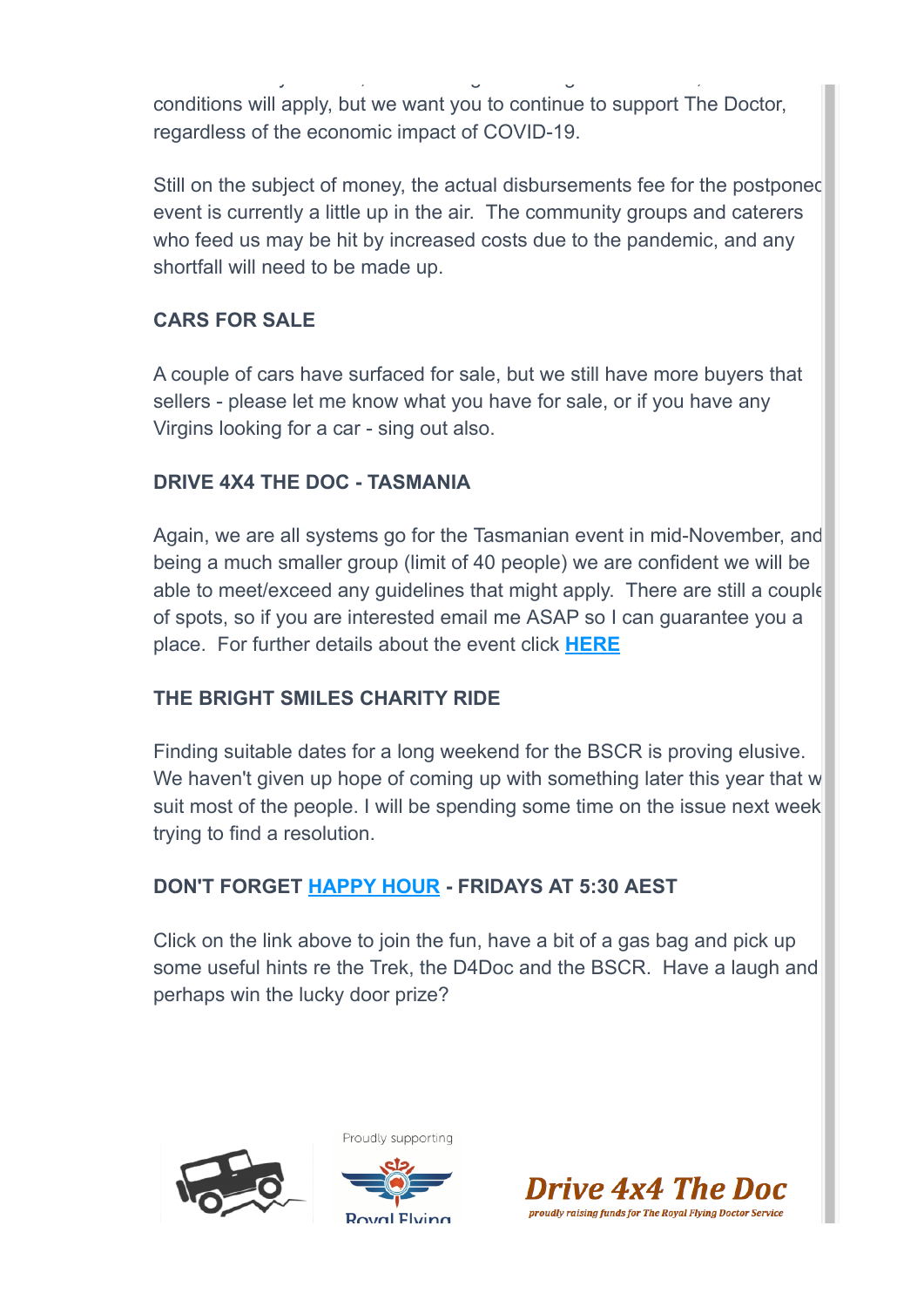

# The 2020 Drive 4x4 The Doc Event Overview

8<sup>th</sup> November to 13<sup>th</sup> November, Devonport to Hobart

#### Itinerary:

- $\bullet$ Sunday 8<sup>th</sup> November: welcome drinks and dinner, Devonport
- Monday 9<sup>th</sup> November: Devonport Dip Falls Stanley  $\bullet$
- Tuesday 10<sup>th</sup> November: Stanley Corinna Strahan  $\bullet$
- Wednesday  $11^{th}$  November: Strahan (free day)
- Thursday  $12^{th}$  November: Strahan Queenstown Tarraleah
- Friday 13<sup>th</sup> November: Tarraleah Richmond Hobart Final night dinner, Hobart





The Outback Car Trek, incorporating the Drive 4x4 The Doc 30 years proudly raising \$30,000,000 for the Royal Flying Doctor Service PO Box 5158 Dora Creek NSW 2264 0418 626 799 billp@outbackcartrek.com.au www.outbackcartrek.com.au



This email was sent to billp@outbackcartrek.com.au You received this email because you are registered with Outback Car Trek

Unsubscribe here